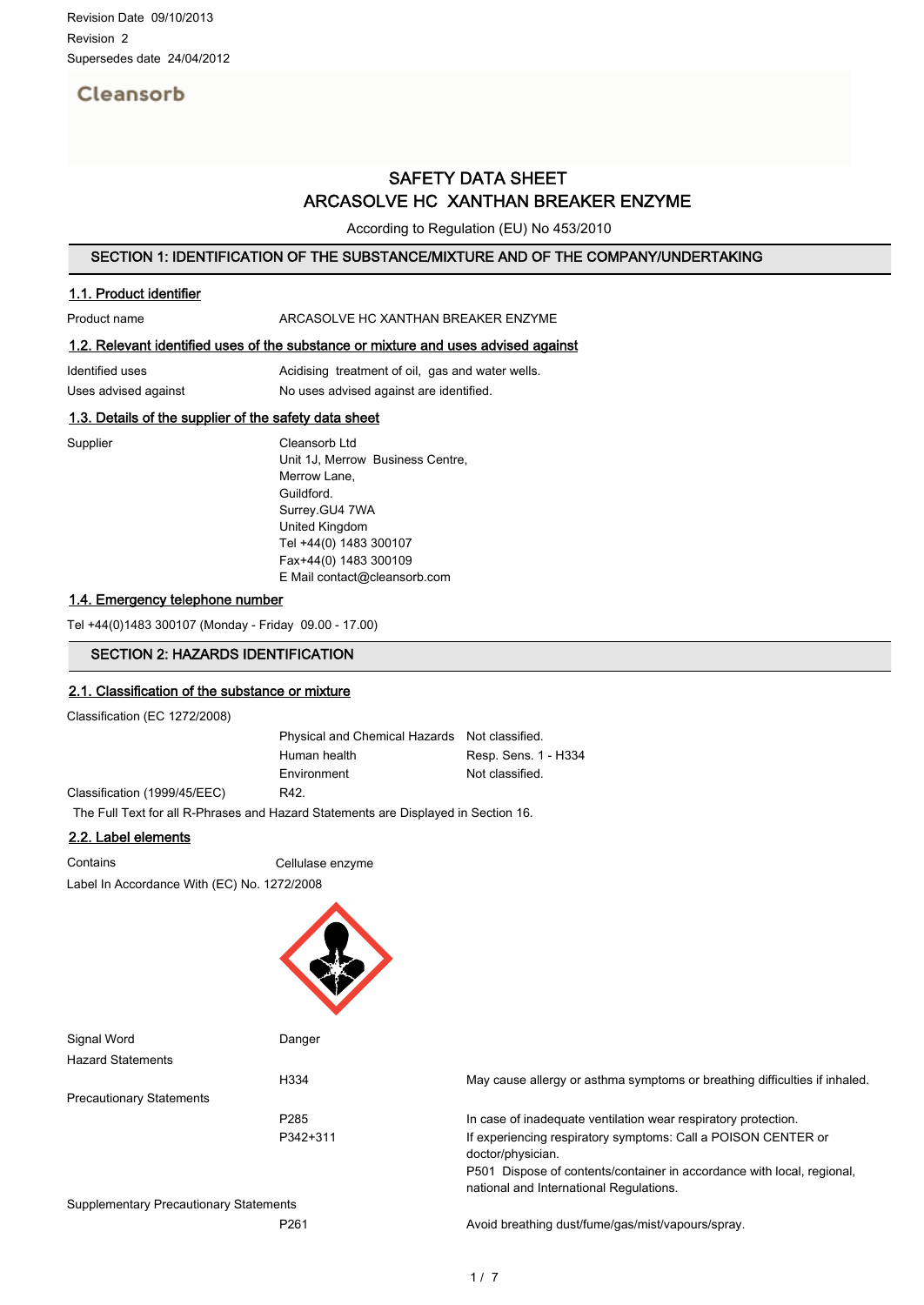P304+341 IF INHALED: If breathing is difficult, remove victim to fresh air and keep at rest in a position comfortable for breathing.

### 2.3. Other hazards

This product does not contain any PBT or vPvB substances.

#### SECTION 3: COMPOSITION/INFORMATION ON INGREDIENTS

#### 3.2. Mixtures

| <b>CELLULASE ENZYME</b>                               |                   |                                     | $1 - 10%$ |
|-------------------------------------------------------|-------------------|-------------------------------------|-----------|
| CAS-No.: 9012-54-8                                    | EC No.: 232-734-4 |                                     |           |
|                                                       |                   |                                     |           |
| Classification (EC 1272/2008)<br>Resp. Sens. 1 - H334 |                   | Classification (67/548/EEC)<br>R42. |           |

The Full Text for all R-Phrases and Hazard Statements are Displayed in Section 16.

Composition Comments

Cellulase enzyme protein in aqueous solution.

## SECTION 4: FIRST AID MEASURES

#### 4.1. Description of first aid measures

General information

General first aid, rest, warmth and fresh air.

Inhalation

Remove victim immediately from source of exposure. Provide fresh air, warmth and rest, preferably in a comfortable upright sitting position. Rinse nose and mouth with water. When breathing is difficult, properly trained personnel may assist affected person by administering oxygen. Get medical attention.

Ingestion

NEVER MAKE AN UNCONSCIOUS PERSON VOMIT OR DRINK FLUIDS! Do not induce vomiting. Rinse nose, mouth and throat with water. Drink plenty of water. Consult a physician for specific advice. Skin contact

Remove contaminated clothing immediately and wash skin with soap and water. Get medical attention if irritation persists after washing. Eye contact

Make sure to remove any contact lenses from the eyes before rinsing. Promptly wash eyes with plenty of water while lifting the eye lids. Continue to rinse for at least 15 minutes. Contact physician if irritation persists.

#### 4.2. Most important symptoms and effects, both acute and delayed

General information

The severity of the symptoms described will vary dependant of the concentration and the length of exposure.

Inhalation.

Upper respiratory irritation. May cause an asthma-like shortness of breath.

Ingestion

No specific symptoms noted.

Skin contact

Prolonged skin contact may cause redness and irritation.

Eye contact

May cause temporary eye irritation.

#### 4.3. Indication of any immediate medical attention and special treatment needed

No recommendation given, but first aid may still be required in case of accidental exposure, inhalation or ingestion of this chemical. If in doubt, GET MEDICAL ATTENTION PROMPTLY!

#### SECTION 5: FIREFIGHTING MEASURES

#### 5.1. Extinguishing media

Extinguishing media

Fire can be extinguished using: Foam, carbon dioxide or dry powder. Dry chemicals, sand, dolomite etc. Water spray, fog or mist. Unsuitable extinguishing media

Do not use water jet as an extinguisher, as this will spread the fire.

#### 5.2. Special hazards arising from the substance or mixture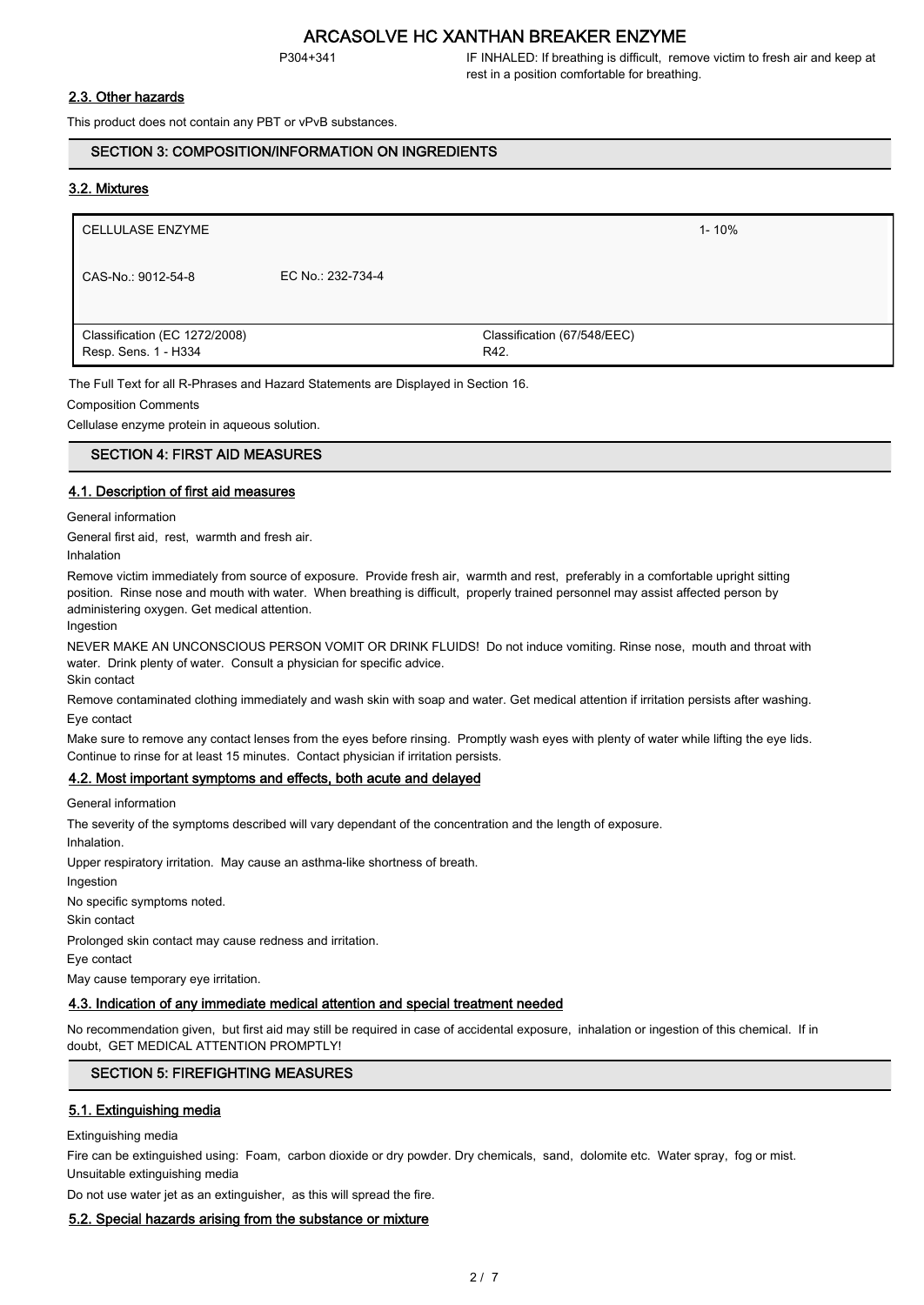Hazardous combustion products

Thermal decomposition or combustion may liberate carbon oxides and other toxic gases or vapours.

Unusual Fire & Explosion Hazards

No unusual fire or explosion hazards noted.

Specific hazards

The product is non-combustible. If heated, corrosive and toxic vapours/gases may be formed.

## 5.3. Advice for firefighters

Special Fire Fighting Procedures

Move container from fire area if it can be done without risk. Cool containers exposed to flames with water until well after the fire is out. Protective equipment for fire-fighters

Self contained breathing apparatus and full protective clothing must be worn in case of fire.

# SECTION 6: ACCIDENTAL RELEASE MEASURES

#### 6.1. Personal precautions, protective equipment and emergency procedures

Avoid inhalation of spray mist and contact with skin and eyes. Provide adequate ventilation. For personal protection, see section 8.

## 6.2. Environmental precautions

Avoid release to the environment. The product should not be dumped in nature but collected and delivered according to agreement with the local authorities. To prevent release, place container with damaged side up.

## 6.3. Methods and material for containment and cleaning up

Wear necessary protective equipment. Stop leak if possible without risk. DO NOT touch spilled material! Any spillages of undiluted material should be treated immediately to prevent formation of dust from dried material. Absorb in vermiculite, dry sand or earth and place into containers. Collect spillage in containers, seal securely and deliver for disposal according to local regulations. Flush away small spillages with plenty of water.

## 6.4. Reference to other sections

For personal protection, see section 8. Collect and dispose of spillage as indicated in section 13.

# SECTION 7: HANDLING AND STORAGE

## 7.1. Precautions for safe handling

Avoid inhalation of vapours/spray and contact with skin and eyes. Do not use in confined spaces without adequate ventilation and/or respirator. Provide good ventilation. Care should be taken when handling enzyme preparations to avoid the production of aerosols from liquid or dust from powders or dried liquid spillages.

#### 7.2. Conditions for safe storage, including any incompatibilities

Store in tightly closed original container in a dry, cool and well-ventilated place. Store below 25°C. Protect from freezing and direct sunlight. Do not store near heat sources or expose to high temperatures.

#### 7.3. Specific end use(s)

The identified uses for this product are detailed in Section 1.2.

# SECTION 8: EXPOSURE CONTROLS/PERSONAL PROTECTION

#### 8.1. Control parameters

Ingredient Comments

No exposure limits noted for ingredient(s).

# 8.2. Exposure controls

Protective equipment



Engineering measures

Provide adequate general and local exhaust ventilation. All handling to take place in well-ventilated area.

#### Respiratory equipment

No specific recommendation made, but respiratory protection may still be required under exceptional circumstances when excessive air contamination exists. Use respiratory equipment with combination filter, type A2/P3. Hand protection

Wear protective gloves. For exposure of 4 to 8 hours use gloves made of: Butyl rubber. Nitrile. Neoprene. Polyvinyl chloride (PVC). or Viton rubber (fluor rubber). Be aware that the liquid may penetrate the gloves. Frequent change is advisable.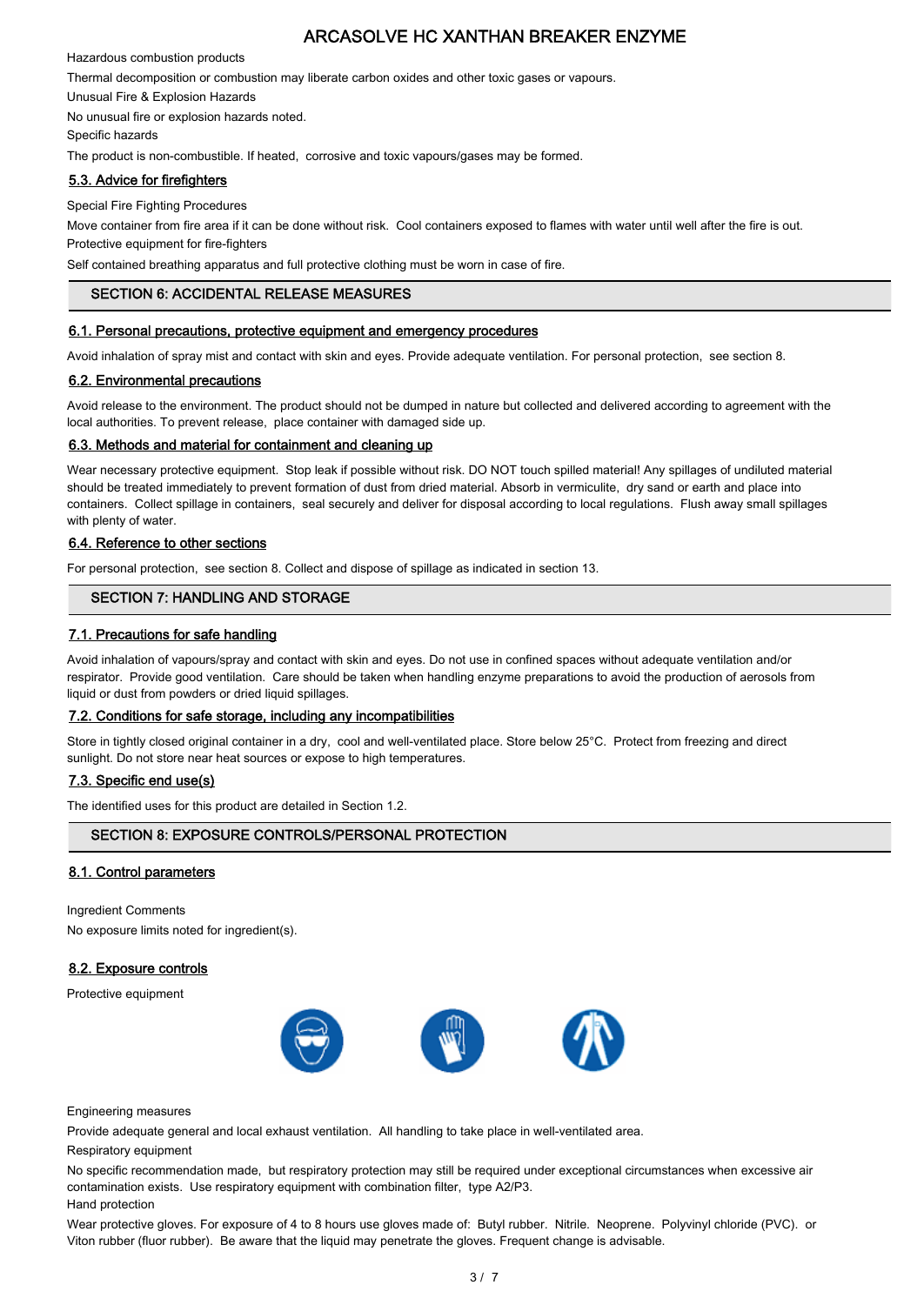Eye protection

Goggles/face shield are recommended.

Other Protection

Provide eyewash station. Wear appropriate clothing to prevent any possibility of skin contact.

Hygiene measures

Wash hands at the end of each work shift and before eating, smoking and using the toilet. When using do not eat, drink or smoke. Promptly remove any clothing that becomes contaminated. Wash promptly if skin becomes contaminated. Contaminated clothing to be placed in closed container until disposal or decontamination. Warn cleaning personnel of chemical's hazardous properties. Skin protection

Wear apron or protective clothing in case of contact.

# SECTION 9: PHYSICAL AND CHEMICAL PROPERTIES

# 9.1. Information on basic physical and chemical properties

| Appearance                                     | Liquid                               |
|------------------------------------------------|--------------------------------------|
| Colour                                         | Straw. Yellow. to Brown.             |
| Odour                                          | Slight microbial fermentation odour. |
| Solubility                                     | Soluble in water.                    |
| Initial boiling point and boiling range        |                                      |
| No information available.                      |                                      |
| Melting point (°C)                             |                                      |
| No information available.                      |                                      |
| Relative density                               |                                      |
| No information available.                      |                                      |
| Vapour pressure                                |                                      |
| No information available.                      |                                      |
| Evaporation rate                               |                                      |
| No information available.                      |                                      |
| pH-Value, Conc. Solution                       | $5.6 - 6.0$                          |
| Viscosity                                      |                                      |
| No information available.                      |                                      |
| Flash point                                    |                                      |
| Not relevant                                   |                                      |
| Auto Ignition Temperature (°C)                 |                                      |
| Not relevant                                   |                                      |
| Flammability Limit - Lower(%)                  |                                      |
| Not relevant                                   |                                      |
| Flammability Limit - Upper(%)                  |                                      |
| Not relevant                                   |                                      |
| <b>Partition Coefficient</b>                   |                                      |
| (N-Octanol/Water)<br>No information available. |                                      |
| Oxidising properties                           |                                      |
| Does not meet the criteria for oxidising.      |                                      |
| Q 2 Other information                          |                                      |
|                                                |                                      |

## <u>9.2. Other information</u>

No information required.

# SECTION 10: STABILITY AND REACTIVITY

#### 10.1. Reactivity

There are no known reactivity hazards associated with this product.

## 10.2. Chemical stability

Stable under normal temperature conditions and recommended use.

# 10.3. Possibility of hazardous reactions

Not known. Hazardous Polymerisation Unknown.

# 10.4. Conditions to avoid

Avoid exposure to high temperatures or direct sunlight. Avoid frost.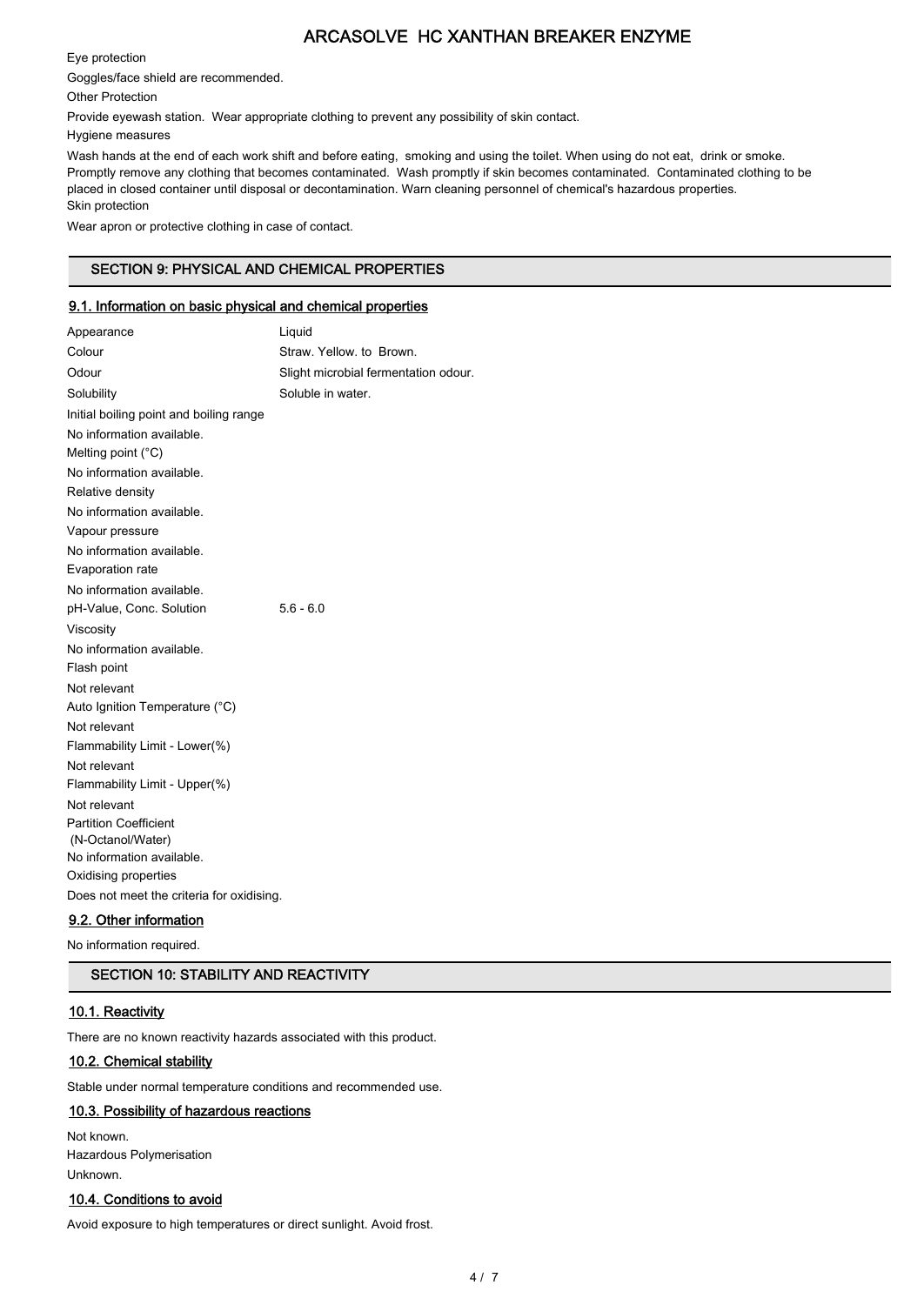# 10.5. Incompatible materials

Materials To Avoid

No incompatible groups noted.

# 10.6. Hazardous decomposition products

None under normal conditions.

# SECTION 11: TOXICOLOGICAL INFORMATION

# 11.1. Information on toxicological effects

**Acute toxicity:** Acute Toxicity (Oral LD50) > 2000 mg/kg Rat Acute Toxicity (Dermal LD50) No information available. Acute Toxicity (Inhalation LC50) No information available.

**Skin Corrosion/Irritation:** 

Human Skin Model Test No information available.

#### Respiratory or skin sensitisation:

There is evidence that the material can lead to respiratory hypersensitivity. Skin sensitisation No information available.

Germ cell mutagenicity: Genotoxicity - In Vitro No information available. Genotoxicity - In Vivo No information available.

Carcinogenicity: **Carcinogenicity** No information available.

Reproductive Toxicity: Reproductive Toxicity - Fertility No information available. Reproductive Toxicity - Development No information available.

Specific target organ toxicity - single exposure: STOT - Single exposure No information available.

Specific target organ toxicity - repeated exposure: STOT - Repeated exposure No information available.

Aspiration hazard: Based on available data the classification criteria are not met. Inhalation May cause sensitisation by inhalation. Ingestion May cause discomfort if swallowed. May cause stomach pain or vomiting. Skin contact Prolonged contact may cause redness and irritation. Eye contact May cause temporary eye irritation.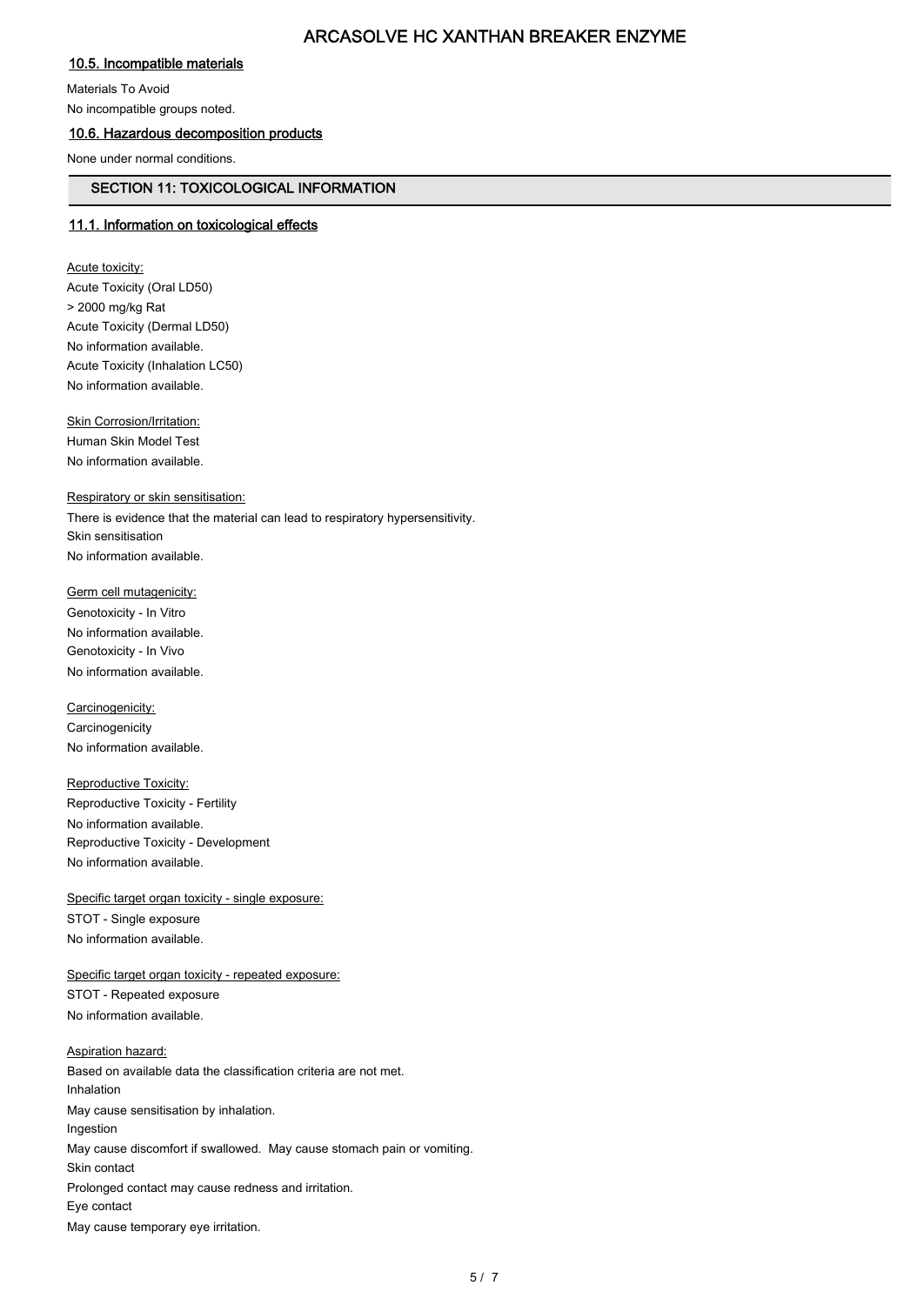#### Health Warnings

May cause respiratory allergy. Inhalation of aerosols or dust containing enzyme may cause sensitisation in susceptible individuals or allergic reactions in sensitized individuals. Route of entry Inhalation. Skin and/or eye contact. Target Organs Respiratory system, lungs Medical Symptoms Vapours may irritate the respiratory system and cause coughing, asthmatic breathing and breathlessness. Medical Considerations Chronic respiratory and obstructive airway diseases. Specific effects Frequent inhalation of vapours, may cause respiratory allergy.

# SECTION 12: ECOLOGICAL INFORMATION

#### **Ecotoxicity**

The product components are not classified as environmentally hazardous. However, this does not exclude the possibility that large or frequent spills can have a harmful or damaging effect on the environment.

## 12.1. Toxicity

Acute Toxicity - Fish Not available. Acute Toxicity - Aquatic Invertebrates Not available. Acute Toxicity - Aquatic Plants Not available.

## 12.2. Persistence and degradability

**Degradability** The product is biodegradable.

#### 12.3. Bioaccumulative potential

Bioaccumulative potential The product does not contain any substances expected to be bioaccumulating. Partition coefficient No information available.

# 12.4. Mobility in soil

Mobility: The product is soluble in water.

#### 12.5. Results of PBT and vPvB assessment

This product does not contain any PBT or vPvB substances.

# 12.6. Other adverse effects

No information required.

# SECTION 13: DISPOSAL CONSIDERATIONS

#### General information

When handling waste, consideration should be made to the safety precautions applying to handling of the product.

#### 13.1. Waste treatment methods

Recover and reclaim or recycle, if practical. Dispose of waste and residues in accordance with local authority requirements.

## SECTION 14: TRANSPORT INFORMATION

General Superal The product is not covered by international regulation on the transport of dangerous goods (IMDG, IATA, ADR/RID). Road Transport Notes Not regulated. Rail Transport Notes Not regulated.